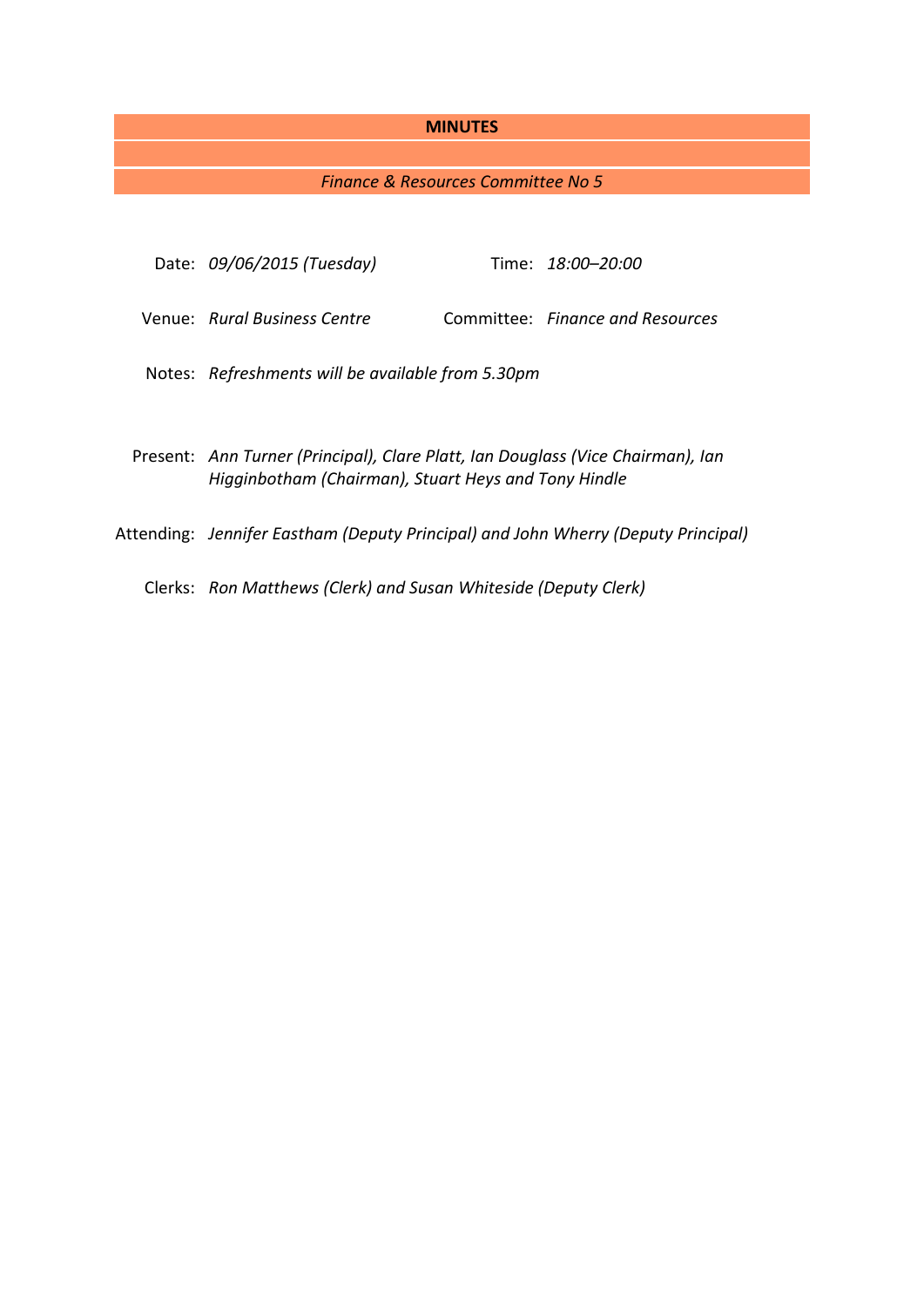# *Public* **Minutes**

Item number: Item description: (and category)

**24.15** *Attendance of College Management Staff* **Decision** Section 8.2 of the current Constitution and Terms of Reference for the Finance & Resources Committee states: *College Management and / or Consultants may attend meetings by invitation in an advisory capacity.* **Resolved: That College Management staff were invited to attend the meeting. 25.15** *Apologies for Absence Record* All Finance & Resources Committee members were present. **26.15** *Public Minutes of Previous Meeting Decision* The public minutes of meeting number 4 held on Tuesday 24 February 2015 were confirmed and signed as a true and correct record. **27.15** *Declaration of interests* **Record** Members of the Committee were asked to declare any interests they may have in respect of items on the public agenda. Clare Platt declared an interest in item 36.15, 'Summary of Scholarships and Bursary Funds for 2015 / 2016' due to a family member's application to study at the College. **28.15** *Strategic Plan Progress Report Consultation* Consideration was given to the Strategic Plan Progress Report 2014 / 2015 which summarised progress against set targets relevant to the Finance & Resources Committee. Targets were mostly being met and exceeded with overall financial performance strong and in line with the Strategic Plan. The Assistant Chief Executive of the Association of Colleges, Julian Gravatt had written on the organisations Blog a piece which began with one of the Conservative Governments key promises, '3 million apprenticeships by 2020' and continued, 'quite a challenge but not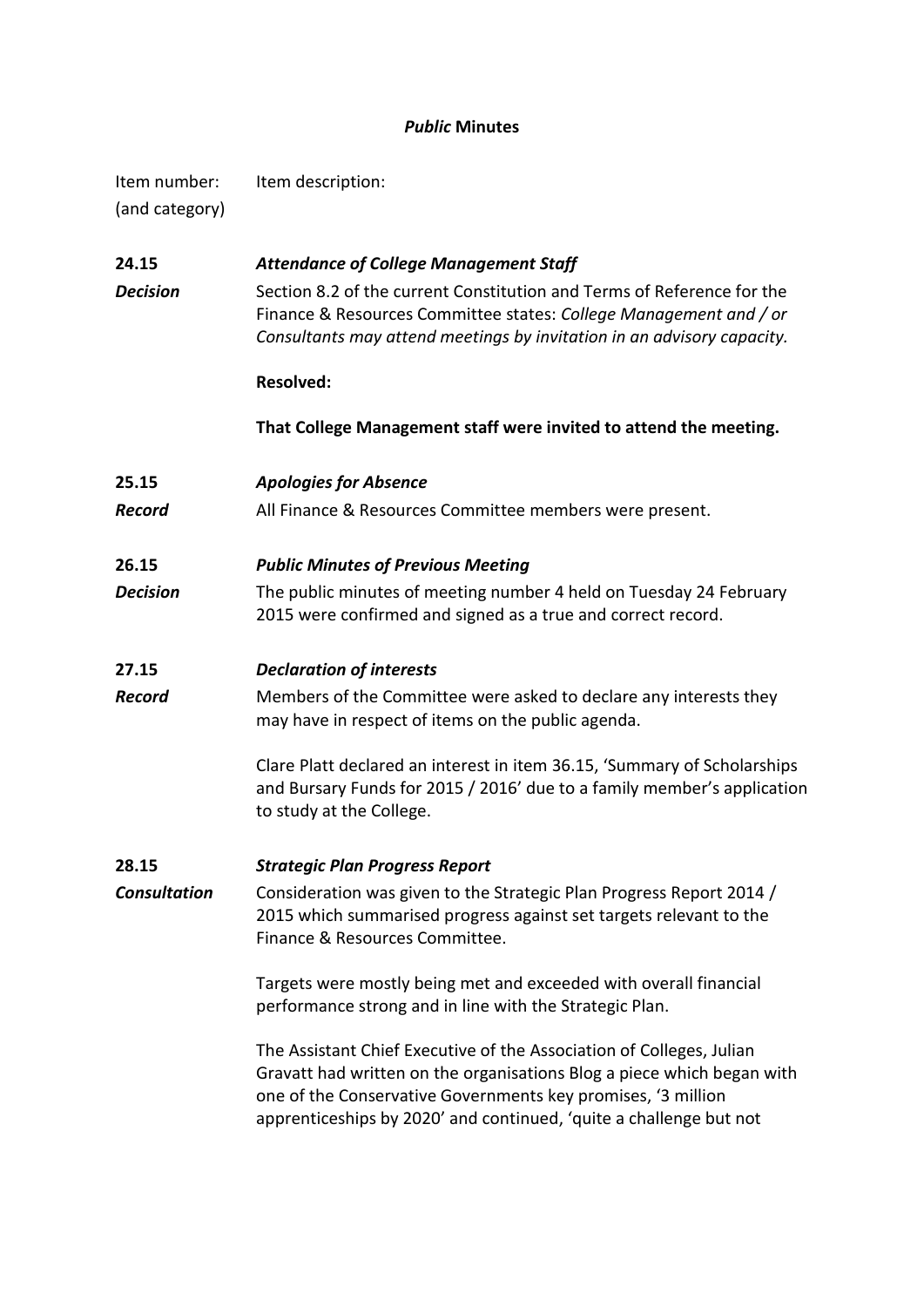impossible'. An extract of the blog was included with the report to provide national and government perspective on apprenticeships.

#### **Resolved:**

**Finance & Resources Committee noted the Strategic Plan Progress Report 2014 / 2015.**

### **29.15** *Financial Position Statement for the period ended 30 April 2015*

*Consultation* Consideration was given to the Financial Position Statement for the period ended 30 April 2015 which showed the College generating a 7.1% surplus as a percentage of income Pre-FRS17 which was ahead of target to date. The balance sheet remained healthy with, a current ratio of 1:1.35 and cash days of 69.95.

> The Deputy Principal Finance and Funding answered Governor questions and supported discussions.

> The figure for other income generating activity was below target and was not expected to meet target. New initiatives were being reviewed to increase income in this area.

FE 16-18 income had exceeded target, with the inclusion of above budgeted levels of high needs funding.

The skills and enterprise income was slightly behind the revised budget, additional resources had been deployed to secure an increase in recruitment and ensure that the margin was delivered. It was anticipated that total income targets may not be met.

After due consideration the Committee concluded that the accounts continued to show that the College was in a sound financial position with performance on profile.

#### **Resolved:**

**That the Financial Position Statement for the Period Ended 30 April 2015 be accepted and approved as submitted.**

**30.15** *Capital and Revenue Cash Flow for the period ending 30 April 2015 Consultation* Consideration was given to the Capital and Revenue Cash Flow as at 30 April 2015.

> Finance & Resources Committee noted that the cash levels exceeded the forecasted levels as some planned projects had not yet occurred.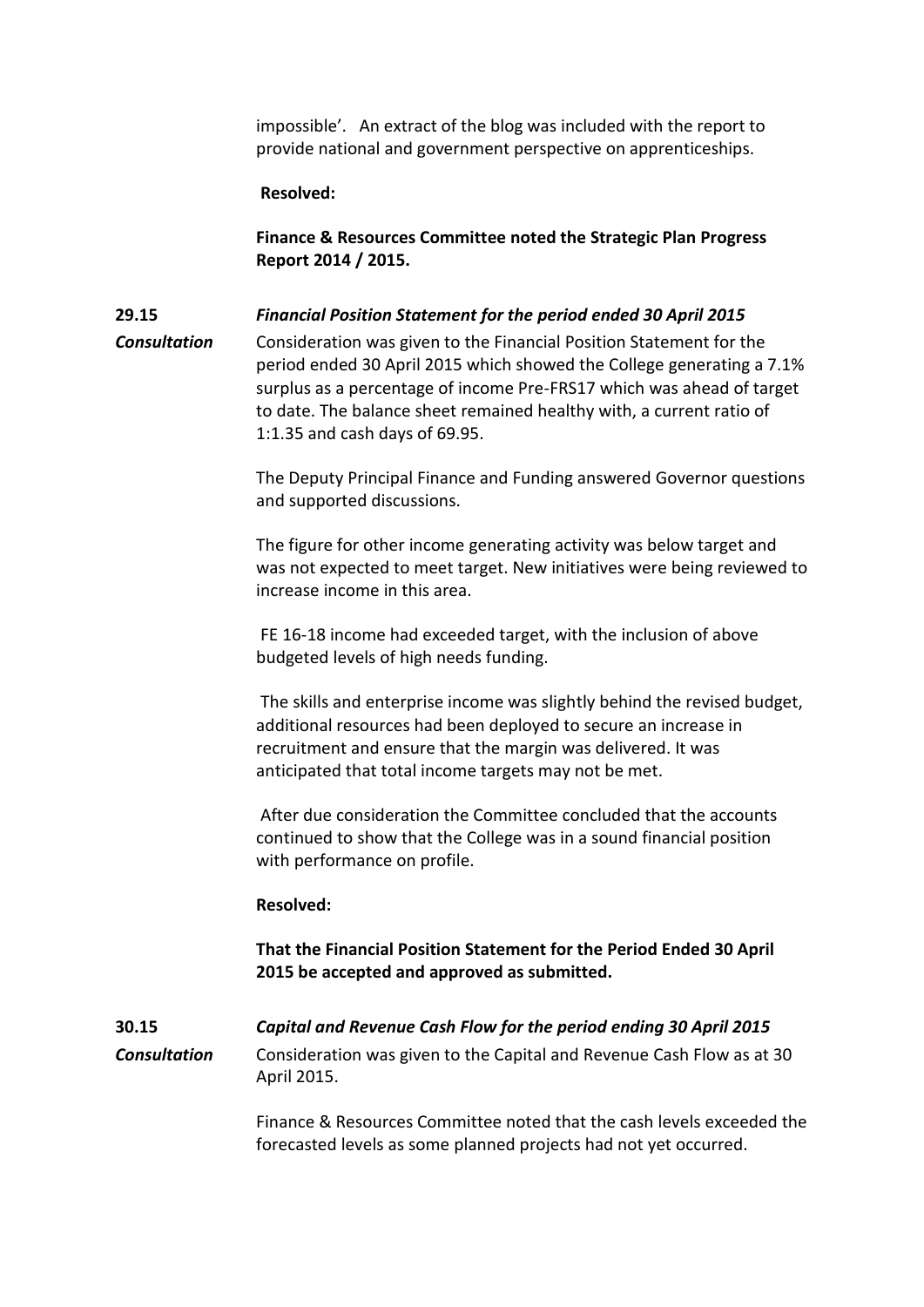After due discussion the Committee concluded that the forecast continued to show that the College would maintain its financially sound position throughout the period

**Resolved:** 

**That the report on the capital and revenue cash flow for the period ending 30 April 2015 be received as submitted.**

# **31.15** *Myerscough Ventures Report for the period ended 30 April 2015*

*Consultation* At 30 April 2015 the income contribution from Myerscough Ventures was £1,403,989 which was on profile. The addition of the Farm brought the contribution down to £1,394,959 which was below target.

> The Committee expressed its satisfaction that Myerscough Ventures continued to make a positive contribution to the College.

### **Resolved:**

**That the financial performance report on Myerscough Ventures for the period ended 30 April 2015 be received as submitted.**

### **32.15** *Capital Expenditure Report – 30 April 2015*

*Consultation* Total expenditure from the annual budget for 2014 / 2015 of £6,529k amounted to £2,896k at 30 April 2015.

> The forecast outturn indicated the Capital Plan delivery was within the 3% tolerance level of the plan, actual figure being 0.96%. Projects were on schedule to be delivered to planned time frames.

Finance & Resources Committee commented on the visible transformation of the Campus as planned projects continued.

Finance & Resources Committee expressed its satisfaction with the Capital Expenditure Report and progress being made.

#### **Resolved:**

**That the Capital Expenditure Report for the period to 30 April 2015 be received as submitted.**

# **33.15** *Report on Trade Debts*

*Decision* Finance & Resources Committee gave consideration to the report on the analysis of trade debt and to the review of the overall debt policy.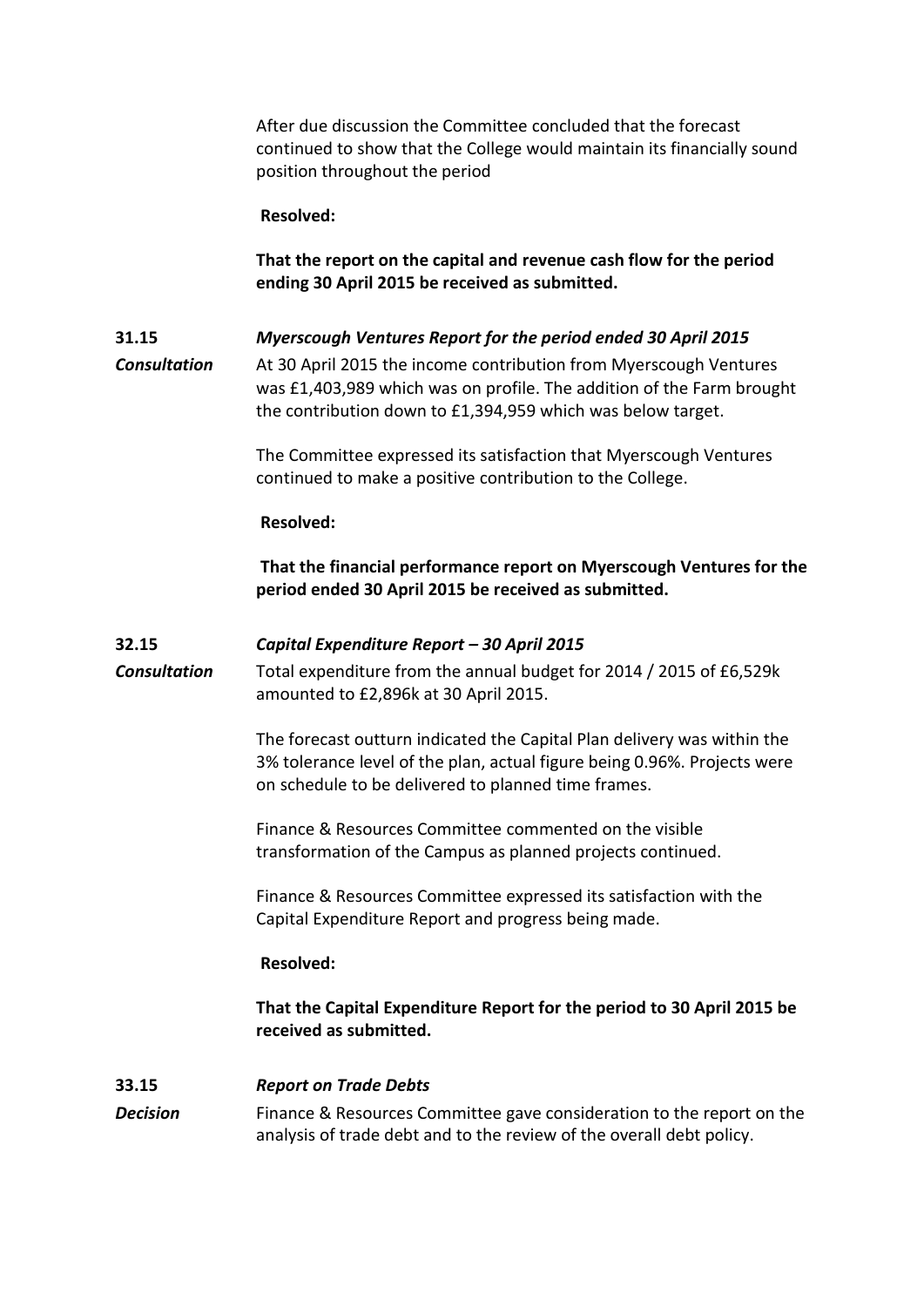Members received explanations on the profile of the debt and its collection methods and were informed that the College's stance on collection was documented within the Tuition Fee Policy as well as via the Debt Management Policy and Procedure.

In accordance with planned strategy, the College's direct Higher Education provision was expanding. This would lead to a greater financial margin but also, at the start of the year, increased debt as invoices were generated.

It was agreed an annual report on Debt would be presented to Finance & Resources Committee. This would be added to the cycle of business

#### **Resolved:**

- 1. **That the Report on Trade Debts be received as submitted.**
- 2. **That the Credit Control and Debt Management Policy and Procedure be endorsed.**

#### **34.15** *College Investments*

**Decision** Consideration was given to the Investments Report for the period ended 30 April 2015.

> Total cumulative interest received on cash balances at the College's bank accounts amounted to £22,026. The total cash invested at the bank amounted to £5,286,442 at 30 April 2015.

Finance & Resources Committee gave consideration to the Investment Opportunities Report presented by the DP Finance & Funding in which members were asked to approve the continuation of short term investments at Barclays, Nat West/RBS, Handelsbanken and Lloyds banks. Members noted the more favourable interest rate at Lloyds and endorsed investment at the discretion of The DP Finance & Funding according to the parameters within the Treasury Management Policy.

In response to a query concerning cash flow it was confirmed that if cash flow dipped below £1m Finance & Resources Committee would be informed. Management considered this to be an unlikely scenario.

Finance & Resources Committee gave consideration to the Treasury Management Policy which provided an agreed framework in which Management would operate when managing the College's cash flows, its current and deposit accounts, investment and borrowings with the aim of securing the best return within acceptable risk levels. Finance & Resources Committee endorsed the change in the Treasury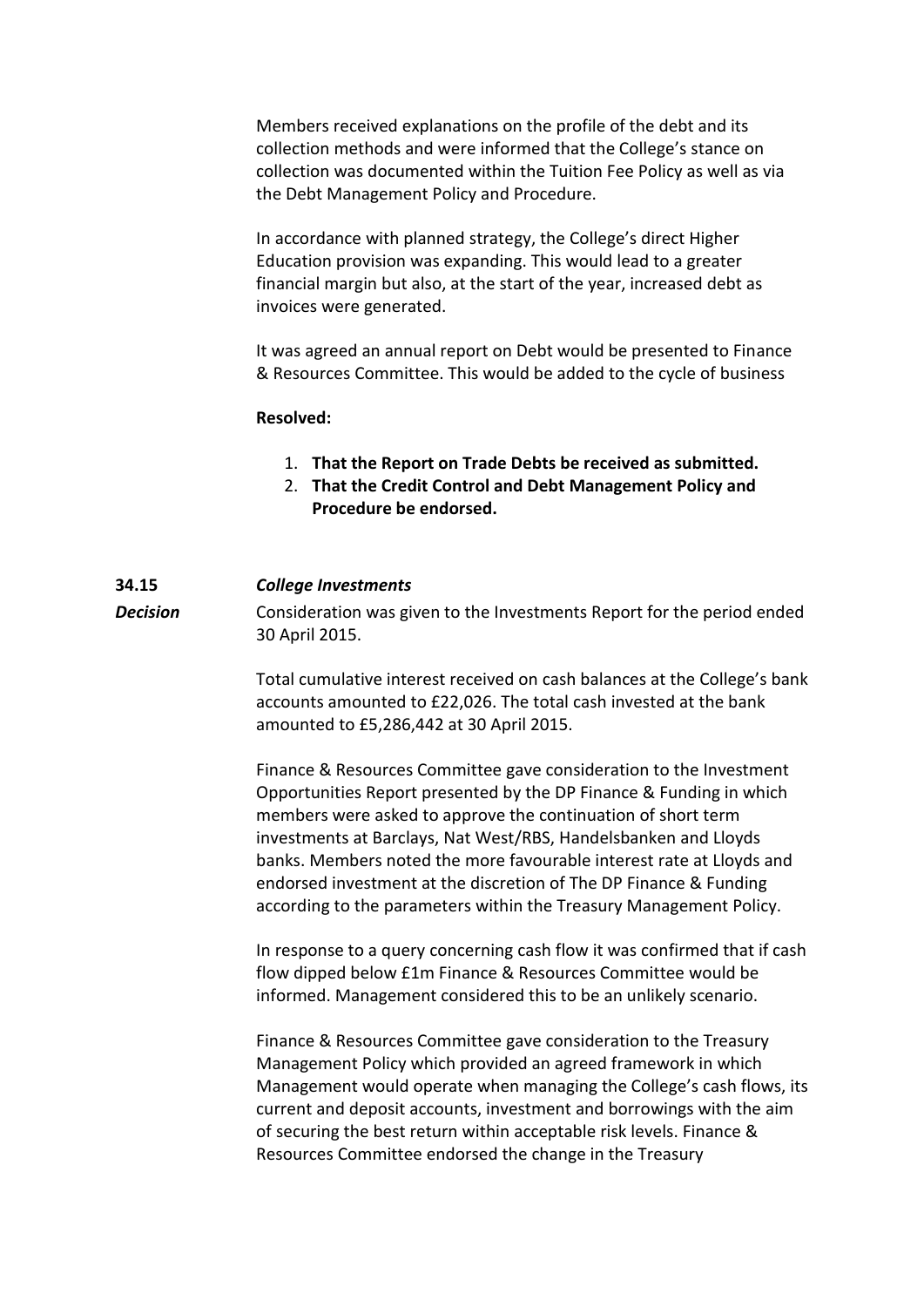Management Policy which allowed investment of up to £2.5m in Lloyds bank.

#### **Resolved:**

- 1. **That the Investment Funds report be noted**
- 2. **That the Investment Opportunities Report be endorsed**
- 3. **That the amended Treasury Management Policy and Procedure be approved**

### **35.15** *FRS 102 - The new FE / HE SORP Reporting Standards*

*Information* The Deputy Principal, Finance and Funding updated the Committee on FRS 102, the main new UK GAAP (Generally Accepted Accounting Practice) standard that was replacing the current reporting standards. FRS 102 impacts on the SORP (Statement of Recommended Practice) which defines how Colleges and Universities must present their accounts.

> The key differences were outlined to members and demonstrated through provision of copies of the 2013 / 2014 income & Expenditure account, the balance sheet and the ratios in both the old and new formats.

The new standard would be applicable for the 2015 / 2016 accounts.

#### **Resolved:**

**That the report on the changes to the accounting methods commencing with the 2015 / 2016 accounts be noted.** 

**36.15** *Summary of Scholarships and Bursary Funds for 2015 / 2016*

**Decision** Finance & Resources Committee gave consideration to the arrangements for scholarships and bursary funds for 2015 / 2016. The bursary funds and relevant processes had recently been audited.

> Finance & Resources Committee agreed the funds and relevant forms and criteria which were similar to the previous year.

The sum involved was close to £1M.

#### **Resolved:**

- I. **That the FE Bursary Fund Policy 2015 / 2016 be approved**
- II. **That the FE Bursary Fund Application Form 2015 /2016 be approved**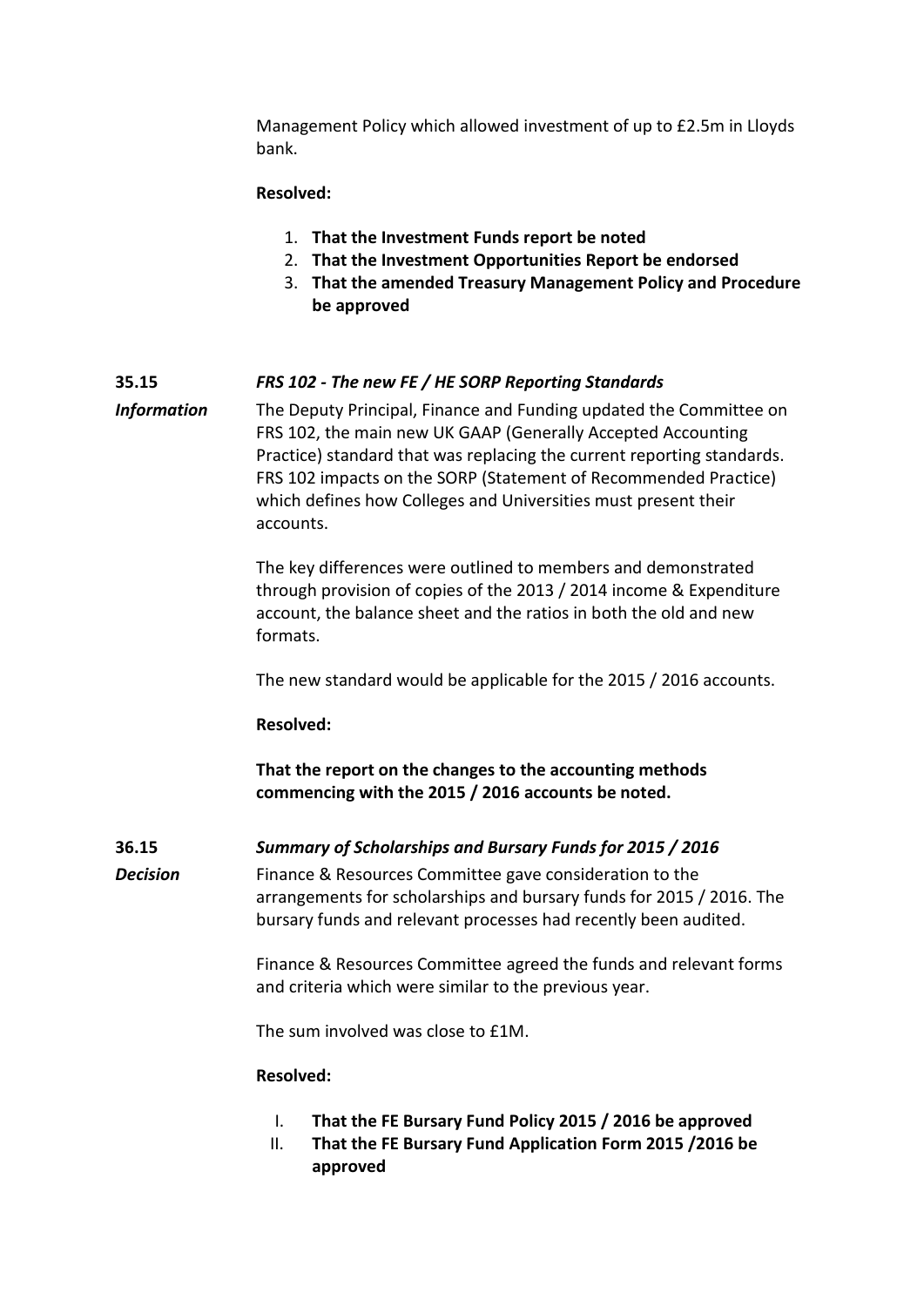- III. **That the FE Bursary Continuing Application Form 2015 / 2016 be approved**
- IV. **That the HE Bursary Fund Policy 2015 / 2016 be approved**
- V. **That the HE Bursary Fund Application Form 2015 / 2016 be approved**
- VI. **That the HE Duchy of Lancaster Application Form 2015 / 2016 be approved**
- VII. **That the Scholarship Application Form 2015 / 2016 be approved**

# **37.15** *Myerscough College – Access Agreement 2016 / 2017*

**Decision** The Finance and Resources Committee considered the statutory College Access Agreement which set out the tuition fees and financial support arrangements for students entering higher education programmes at Myerscough College that are contained in the direct contract with HEFCE from 1 September 2016.

> In response to questions it was confirmed that the access agreement correlated with equality, diversity and inclusion, and widening participation information and considerations within the College.

Resolved:

# **That the Myerscough College – Access Agreement 2016 / 2017 be approved**

# **38.15** *Financial Health*

**Information** In a letter to the Principal, dated 6 March 2015 the Skills Funding Agency had confirmed the College's Financial Health grade as 'Outstanding' and the underlying health grade as 'Outstanding'. The latter judgment being based on the review of the Colleges financial plan 2013 / 2014 to 2015 / 2016.

> The Skills Funding Agency had attached an annex to the letter which provided a comparison of the forecast for 2013 / 2014 from the College's 2014 to 2016 financial plan and the 2013 / 2014 Finance record highlighting key figures, ratios and

variances. The comparison showed the accuracy of the projected outturn to the actual outturn.

With reference to the College's Capital Development Plan Finance & Resources Committee had previously expected that the Financial Health grade would dip to 'Good' for 2014 / 2015, when in fact it had remained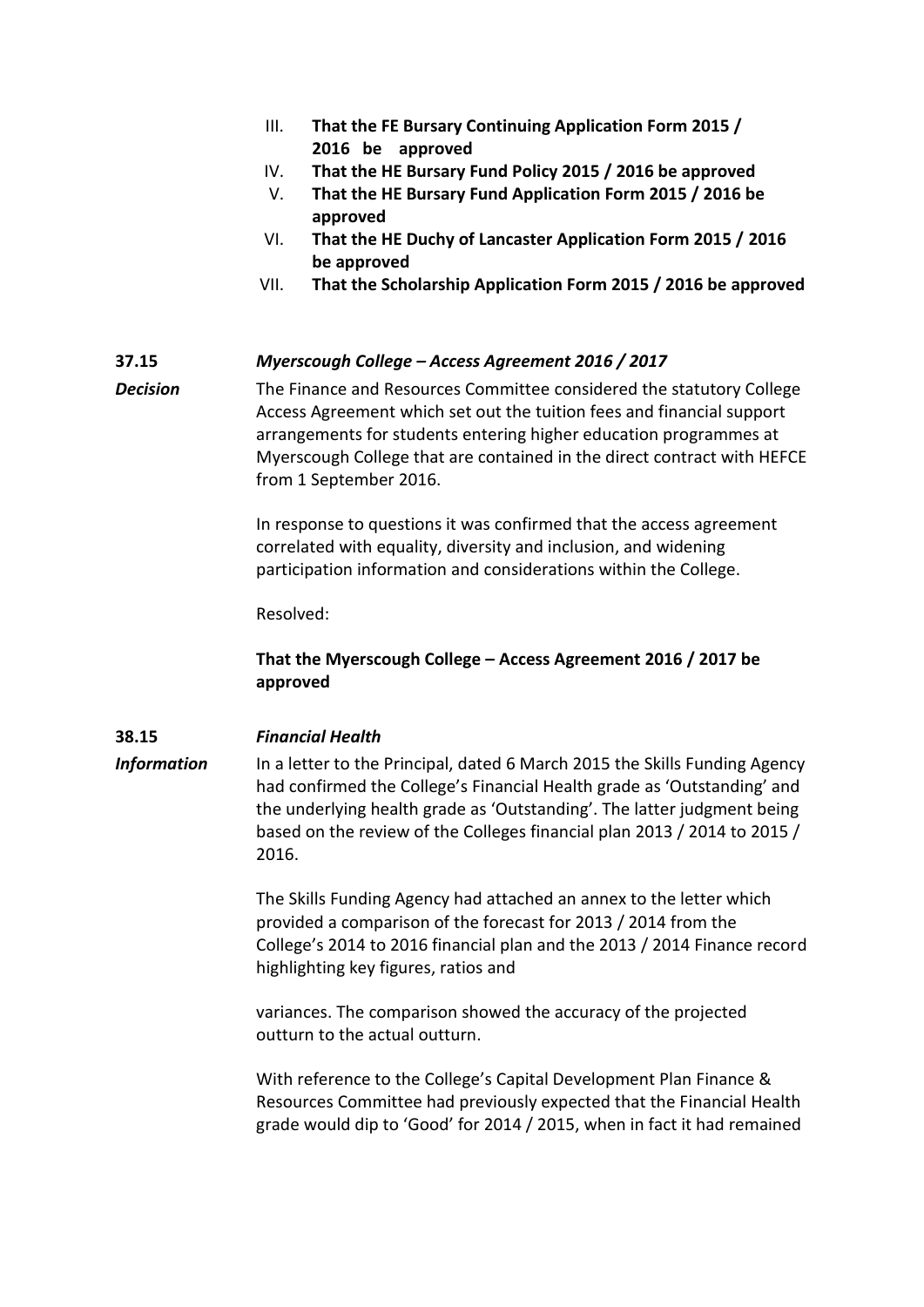as 'Outstanding' but still expected it to dip to 'Good' for 2015 / 2016 before returning to 'Outstanding'.

#### **Resolved:**

**That the Financial Health Grade of 'Outstanding' be noted.**

#### **39.15** *Human Resources Report for the period ending 30 April 2015*

*Consultation* Consideration was given to the Human Resources report for the period ended 30 April 2015 which included details of staff turnover, stability and sickness.In the main targets were being met and exceeded.

> The most common reason for staff leaving was recorded as promotion and salary level. The highest turnover was amongst teaching staff. In response to questions Finance & Resources Committee noted overall, a stable situation and agreed that some movement of staff was healthy to the organisation. It was confirmed posts were advertised with the full range of the salary band displayed.

The improved reporting mechanisms continued to evolve and allow greater visibility which assisted managers in being proactive.

The outsourcing of the Residential Services had taken effect from 1 March 2015 and this had resulted in a reduction in the College sickness statistics although long term sickness was just missing target.

#### **Resolved:**

**That the Human Resources Report for the period ended 30 April 2015 be received.**

# **40.15** *Health & Safety Report for the period ending 30 April 2015*

*Consultation* Members gave consideration to the Health and Safety Report for the period ended 30 April 2015 which provided an analysis of accident statistics over the period together with other Health and Safety activity including policy updates, staff training, free health checks, auditing and inspections.Two RIDDOR reportable accidents had occurred in the period but with no further investigation. Slips, trips and falls remained the most reported accidents at 43% of the total although the overall number of accidents was down on the same period last year.Equine had showed a reduction in accidents after a previous upward trend. Most equine related accidents were through riding and were in supervised class time. In response to questions it was confirmed that on analysis of accidents any safeguarding concerns were referred through appropriate channels. Finance & Resources Committee received the assurance and emphasised the importance of culture and awareness in the